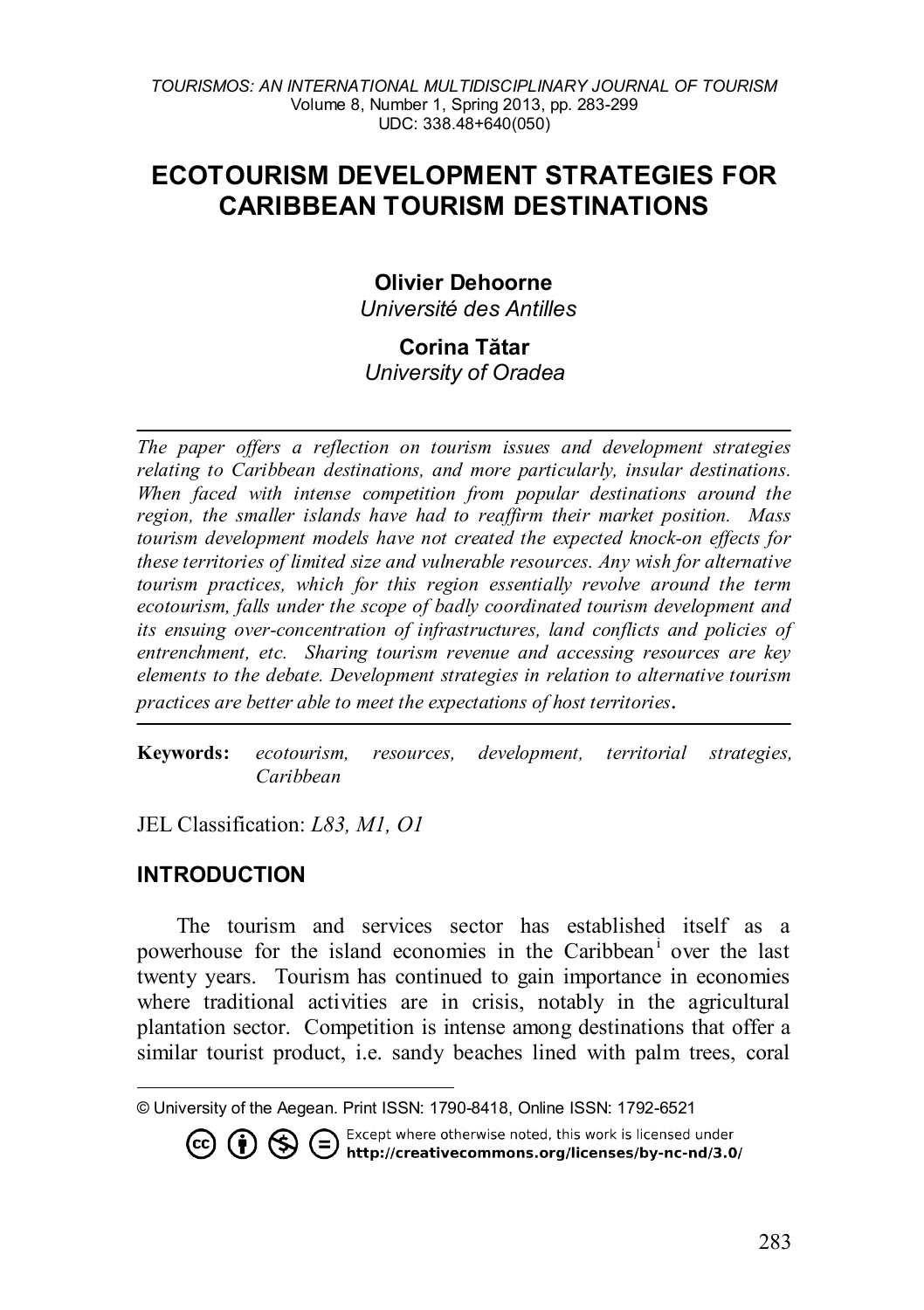reefs and a tropical festival atmosphere where carnivals and other musical events abound. Away from the stereotypes, this sector is mainly known for mass tourism concentrated in specialised tourism areas organised around large hotel complexes. This is undeniably important in terms of employment, but the advantages to the host societies and territories are deemed to be inadequate. Despite the magnitude of the flows of people and finance brought to the region by tourism, the existing development programmes are not deprived of certain limitations when we consider the limited benefits to local economies, the impact of consumption levels and the environmental issues (Dehoorne, 2006).

It emerges as vital that we contemplate new specific complementary approaches, properly integrated into the host environments and societies, and capable of providing alternatives to the classic and traditional *3* and *4 S*'s coastal resort tourism (Pattulo, 1996; Sheller, 2003; Duval, 2004; Spilanis and Karayiannis, 2009; Dodds and Butler, 2010) along with a commitment to sustainable development.

As part of the reflection, our objective will be to study the issues and strategies that revolve around ecotourism. The analysis of the tourism phenomenon and its recent evolution at a regional level will enable us to describe the context for this rising interest in ecotourism, and more generally in alternative tourism practices, and to further on envisage a strategic typology which is formulated on a wide territorial basis.

# **TOURISM IN THE CARIBBEAN AREA: THE DEVELOPMENT CHOICES IN QUESTION**

### **The importance of the tourism phenomenon**

Tourism is the main source of foreign currency for the Caribbean and is a vital sector of activity in the region's development. Tourism revenue was at 20,400 million US dollars for the insular Caribbean in 2005 (WTO, 2006) and the level of employment in this sector has now risen above 2.5 million (World Travel and Tourism Council, 2001). Tourism therefore directly and indirectly contributes with 15.5 % of jobs in the region compared to a share of 6.3 % of jobs worldwide, thus creates jobs, diversifies and boosts economy (López-Guzmán et al., 2011; Karmakar, 2011). Its earnings can easily amount to more than half of the GNP, for example, in Saint Lucia (64 %), Antigua and Barbuda (74 %) and the British Virgin Islands (82 %), and reach a record level of 91 % of GNP in the Turks and Caicos Islands. Since the end of the 1980s, tourism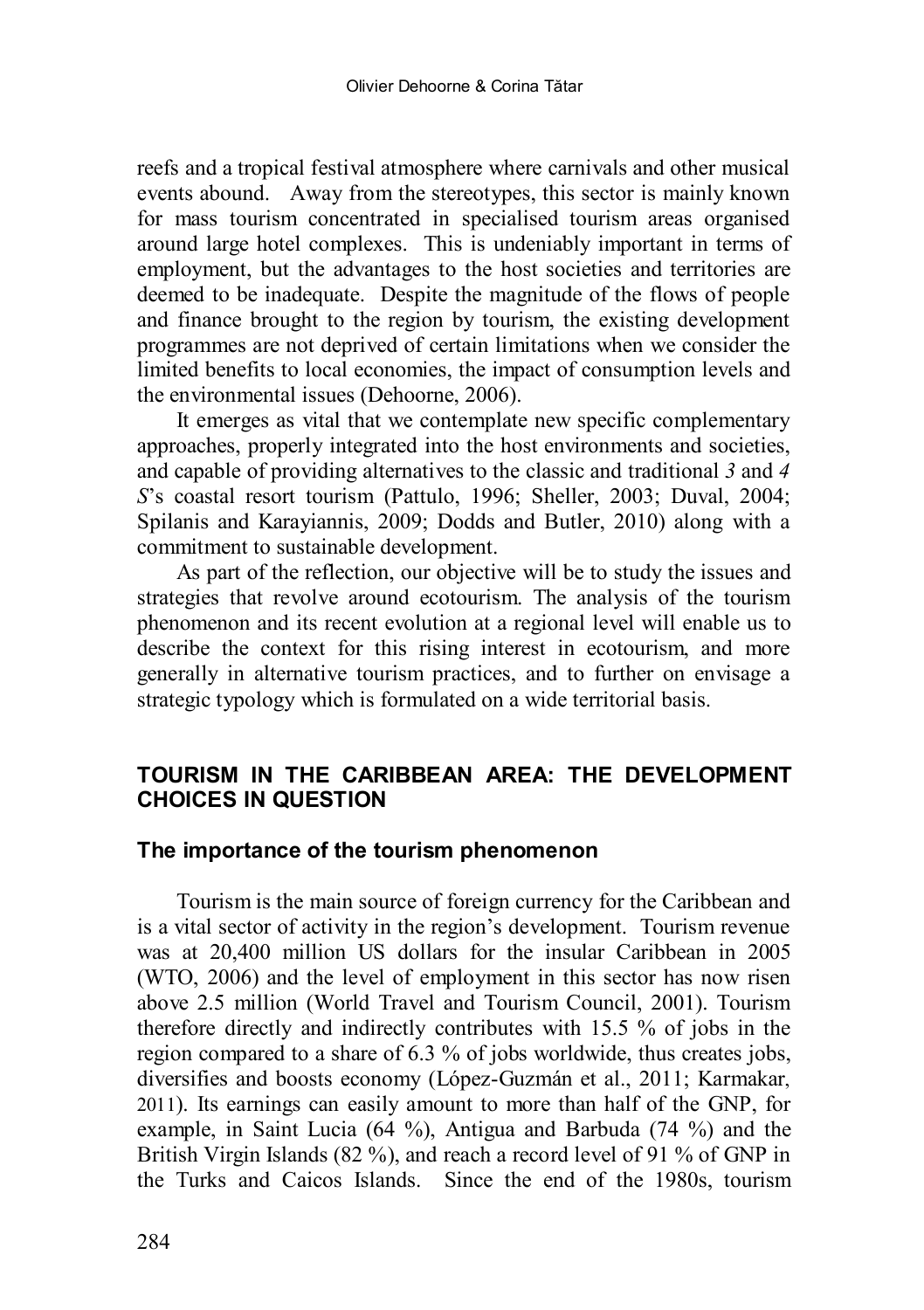revenue in the Caribbean began to replace revenue earned from the traditional plantation economies and its dominance continues to grow fast.

# **Figure 1** Incomes from international tourism in the Caribbean (2005)



Within two decades, Caribbean destinations which had previously been distant, expensive and reserved for elite groups, have become accessible to mass tourism. The number of visitors to the insular Caribbean has grown from 8.7 million in 1990 to over 19 million in 2004. Tourism from cruise ships (around 20 million) and pleasure boat sailing can be added to short break tourism. Overall, the islands and shores of the Caribbean (outside of the United States) received more than 40 million tourists in 2004 (Caribbean Tourism Organisation, WTO, 2005). The dramatic growth in tourism is prevalent in a number of known international spots such as the resorts of Cancun and Costa Maya (Yucatán Peninsula), Montego Bay and Ocho Rios (Jamaica), Cayo Largo (Cuba) and Puerto Plata (Dominican Republic). The Caribbean Islands are at the heart of the system, with Puerto Rico and the Dominican Republic (approximately 3.5 million international tourists each in 2004), Cuba (more than 2 million) and Jamaica (1.4 million) (cf. Figure 1.) If throughout the whole region the volume of activity seems quite modest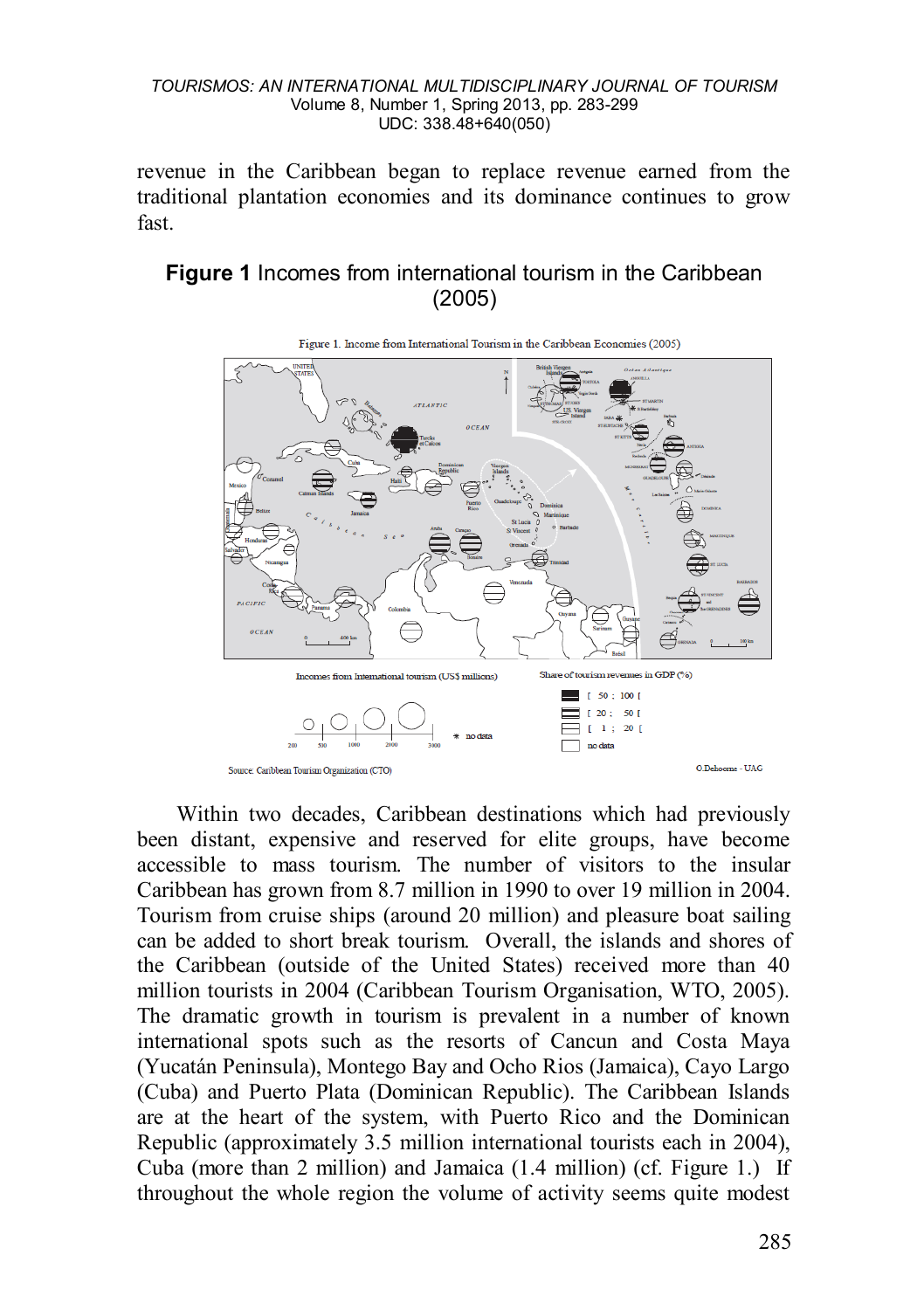(notably in comparison to the numbers of visitors to the northern shores of the Mediterranean), the former should be re-examined in the light of the small-sized host territories and their demographic burden (Dehoorne, 2007). The Caribbean destinations that dominate the market have opted for mass tourism strategies; they have organised themselves around impressive coastal resorts that offer relatively cheap breaks.

### **Limitations of the current means of development**

From an economic point of view there are several limitations that need to be highlighted. Poorly diversified tourist offers are based on cost driven commercial strategies and the advent of mass tourism in the tropics cannot be separated from these commercial realities. With reference to the importance of financial flows through the territories, the revenue share that actually promotes the development of these nations could be considered inadequate. Varying factors helped to explain the limited knock-on effect, such as the significance of *all-inclusive* packages; these have been essentially put together from provider cities where tourism companies control the market. The importance of international capital must also be emphasised. Capital external to the Caribbean controls more than 60 % of the region's receiving capacity and smaller insular states were then obliged to adopt attractive tax systems to entice investors. All the difficulties involved in supplying provisions to tourist facilities also fall within the overall logic that denies local companies 'a look in'. Packed and frozen food imports are equivalent to a 50 % loss in declared tourism revenue, as in Saint Lucia (Wilkinson, 2004).

Indeed, the economic development of the region has been influenced by a long line of external control. Tourism has come to the rescue of traditional hard-pressed economies and insular economies that bear the scars of their plantation history. It has led to a new phase of development opening up for these islands, but the mechanisms involved are continuing to follow the plantation cycle, hence the term 'plantation tourism' (Weaver, 1988). This extraverted development can be characterised by an increased competition in the provision of a single product aimed at a market controlled by a number of large transnational groups. The dependence of these states on tourism and their considerable economic vulnerability in general, can be explained by the fact that their economies are young, their institutional capabilities are limited and their financial and technical capabilities are minimal (Brigulio et al., 1996; Lockhart & Drakakis-Smith, 1997). Short term economic imperatives prevail when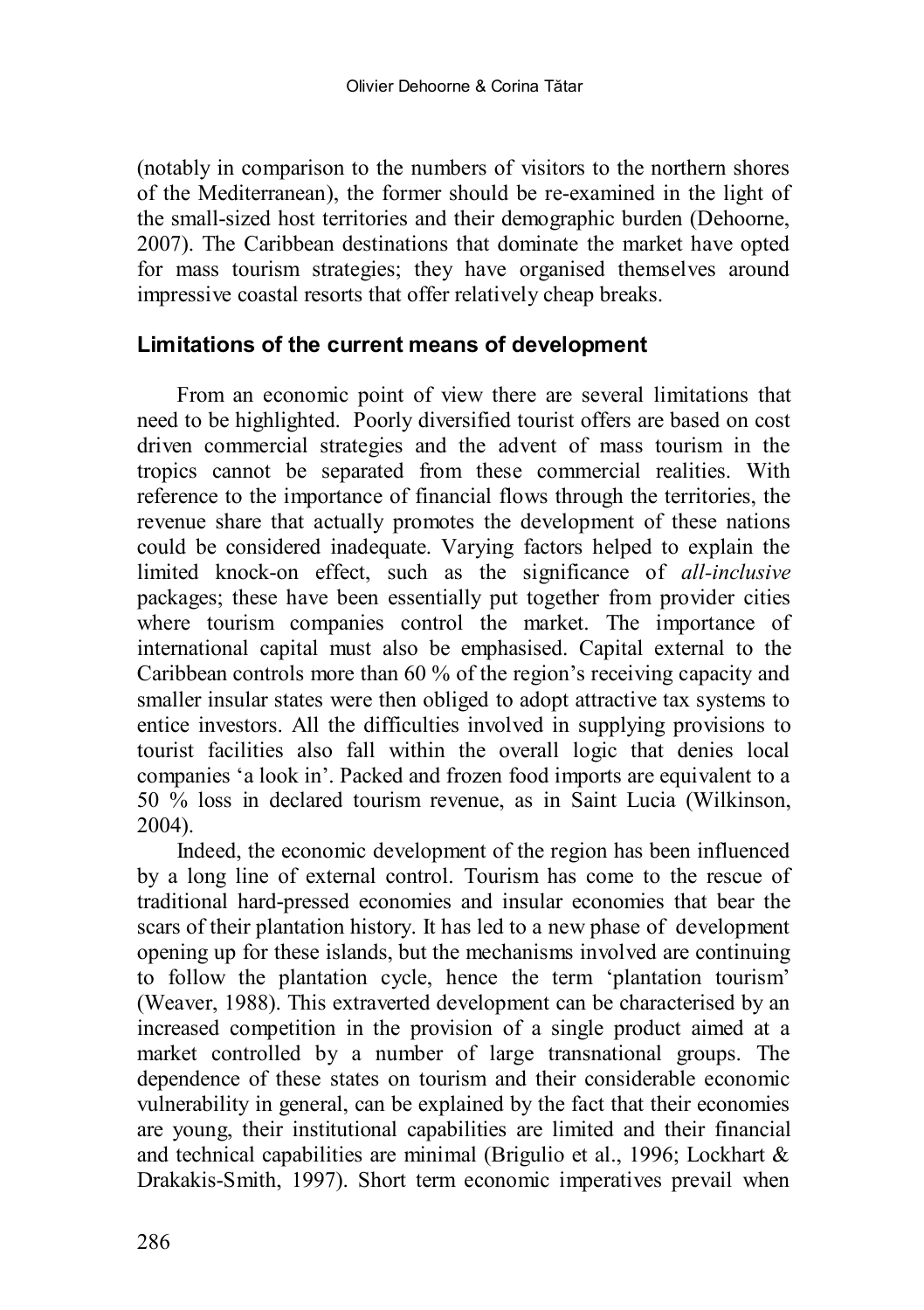these underemployment and debt-ridden states have to make choices. An example is the balance of payments for Barbados which showed a deficit of 145 million US dollars in 2000 for an external debt of 30 % of the GDP; Antigua's external debt (425 million US dollars in 2000) at present amounts to 69 % of its GDP. The top priority for these countries is to boost their employment markets. Although the latter are unstable and precarious they help reduce the impact of economic and social crises.

The decision to give priority to states that are born from a policy of enclosing tourism locations reinforced the above economic limitations. The idea of having enclosed holiday sites meets a dual purpose within an entrenchment rationale: on the one hand it recognises the importance of security because it is a matter of protecting people from the risks of international terrorism and local petty crime in general, whereas on the other hand it has an economic advantage in that visitors' expenditure are easier to control because they take place in standardised sites which are cut off from the outside world. This way of functioning, i.e. minimising contact with local people is very disappointing for many visitors in search of more intense and reality based experiences of the host territory. If the vast majority of tourists are happy with this type of break, for others, choosing a holiday in an enclosed location is only a first step towards an anxiety-provoking, but appealing faraway land that will guide the tourist to other individualised experiences, more integrated into the host societies.

The third aspect to be highlighted in regard to the limitations of current development is that involving ecological issues. The wealth of these shores comes from both tangible and intangible resources (especially biophysical) that have a high added value (the coral reefs). Tourism consumption trends cause damage locally which adds on to the engendered species by urbanisation and demographic pressures (Island Resources Foundation, 1996; Saffache, 2000). We need to reflect on the impact of mass tourism, may it be from cruise ships (Wilkinson, 1999), the increased mooring of pleasure boats on the coral reefs (the Grenadines), the problems of waste management (Aruba, Jamaica) or untreated and partially treated waste water (Aruba, Cayman Islands, Grenada, Dominican Republic, etc). Coastal districts are deteriorating rapidly on these small islands and the non replacement of resources raises concerns about development choices; at the moment these choices come under particular requirements for economic growth (Daly, 1990; Goodland, 1992) and do not work in favour of a well thought out diversification or a real development strategy.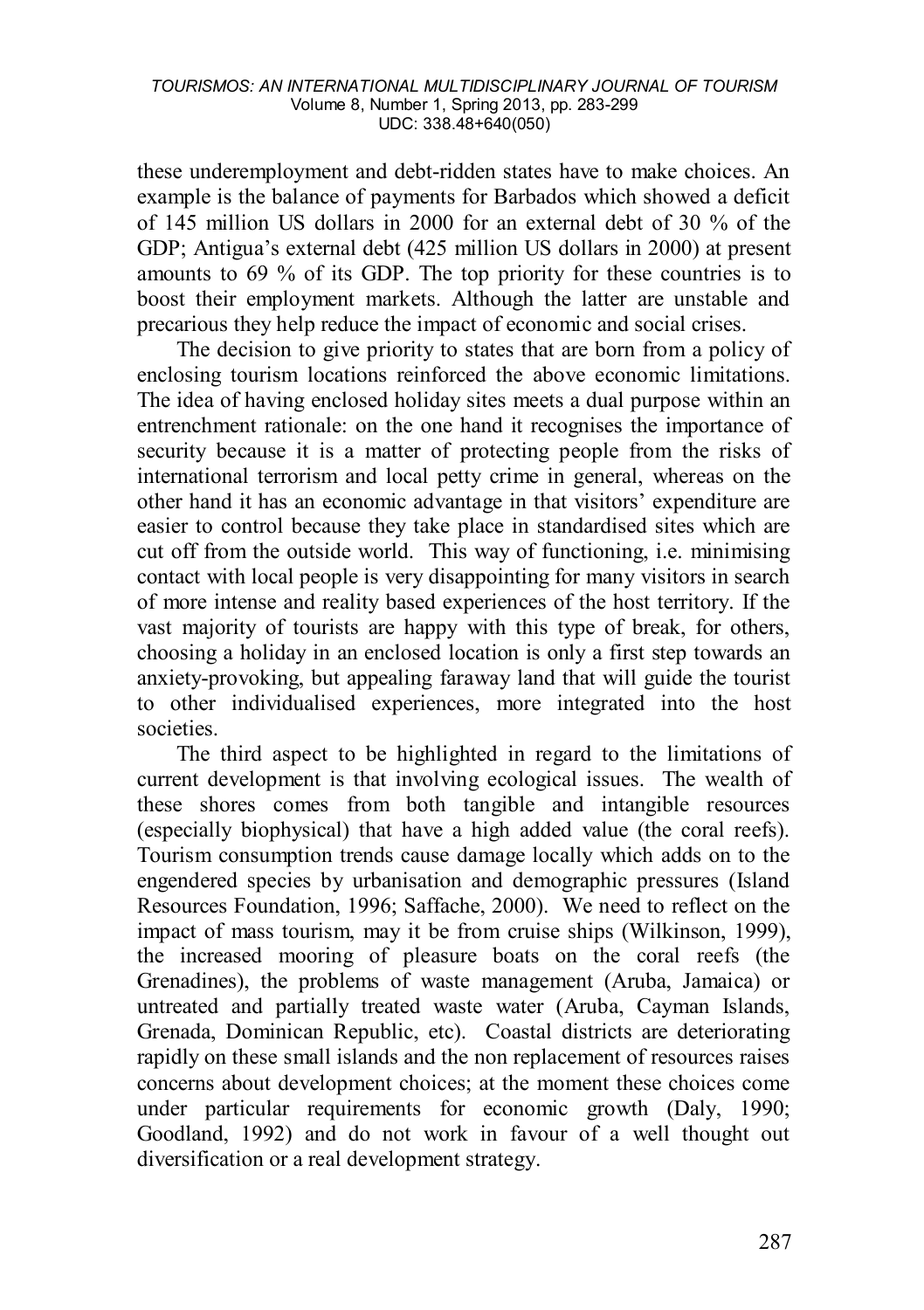Too often, Caribbean territories are faced with the situation of being simple reception providers within an international tourism system where there are limited prospects for local participation (problems of capital or access to provider markets), so some sustainable management choices need to be considered in order to find alternative forms of tourism, firmly rooted in the host territories and populations (Breton, 2001; Dehoorne, 2006; Gerovassileiou et al., 2009).

# **THE NEED TO DEVELOP ALTERNATIVE APPROACHES: ECOTOURISM AT THE HEART OF THE DISCUSSION**

### **Economic reasons**

The concept of ecotourism is synonymous with locally controlled products, modest investments and community involvement, and has particularly appealed to international bodies (United Nations, World Bank). The ecotourism alternative could push isolated and/or disadvantaged regions with little tourism towards a new form of development that international tourism being in the hands of large international tour operators is incapable of delivering.

Ecotourism is organised around flows that are modest and diffuse, and only involves limited amounts of finance. From a strictly tourist point of view it emerges as a part of a diversification process in what the nation has to offer - a complementary approach. The relevant flows are not enough to interest the established international airlines, in contrast, at a regional development level; this well targeted financial input in relation to isolated and poverty-stricken territories can have a noticeable effect on people's well-being. Our surveys on the smaller islands of Dominica and Saint Lucia confirm the 60 % share of expenditure that directly profits the local economy as well as the distribution of the main expenditure items (Dehoorne et al, 2007; Murat, 2007).

At the very core of the endogenous development strategies, ecotourism is an "opportunity for native populations to're-appropriate' their own milieus" (Breton, 2001). It helps in the creation of local family or community-based micro businesses, in the provision of specific jobs (guide, artisan) in the community and the improvement of local tourism residences by way of small scale accommodation units that raise the status of women. These activities bring in new revenue that circulates within the community and promotes local projects, especially in the field of medicine (building and coordinating health clinics) and education (helping the village school). These micro projects sometimes benefit from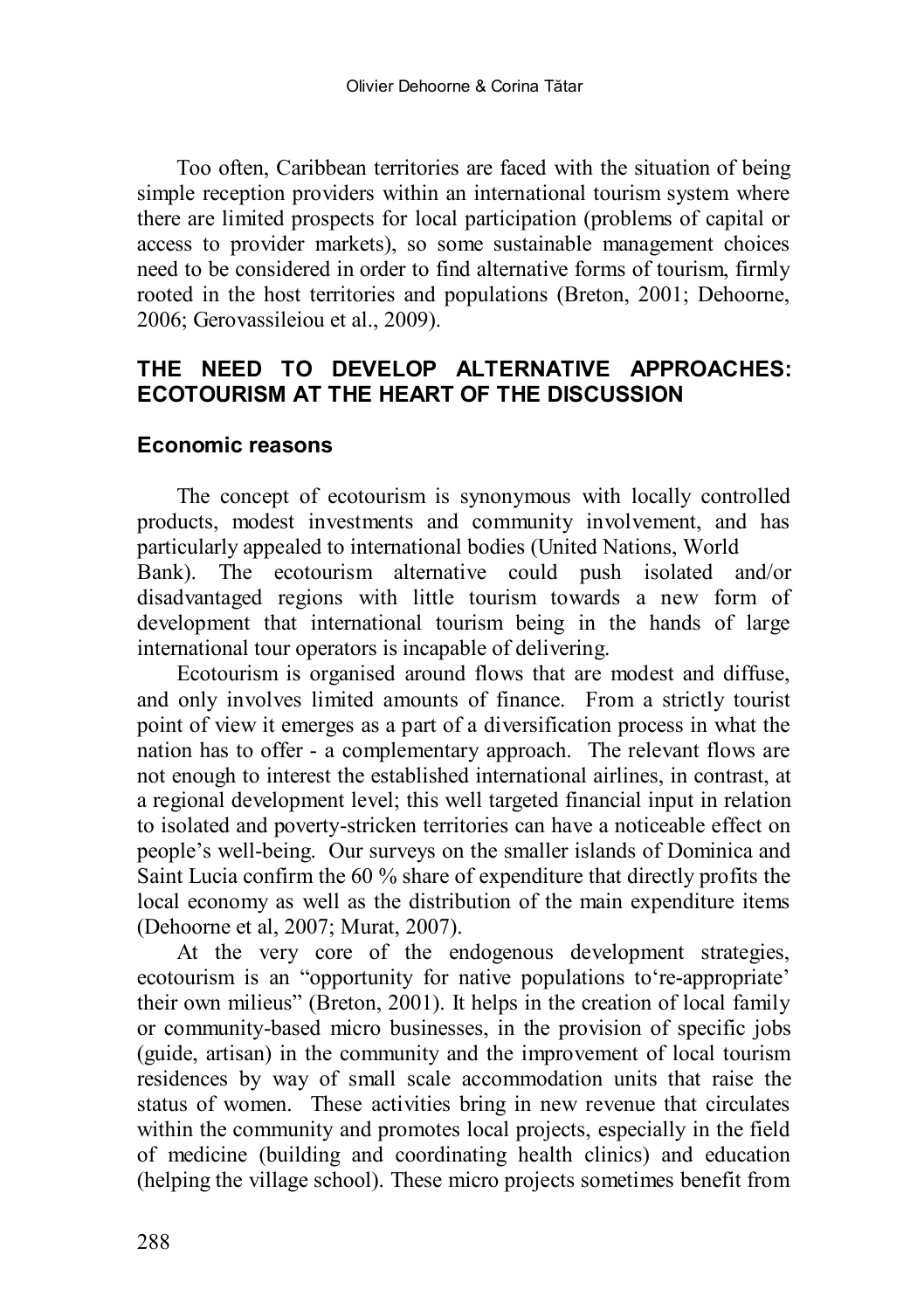financial incentives, supportive government measures (for example, Dominica, Saint Lucia and Venezuela) and help from NGOs.

| For a budget of 1,000 US dollars (excluding international transport) |            |  |
|----------------------------------------------------------------------|------------|--|
| Share remaining in the local economy                                 | 60%        |  |
| 1. Accommodation and catering                                        | 30%        |  |
| (small family owned or community                                     |            |  |
| facilities where provisions are                                      |            |  |
| sourced locally)                                                     |            |  |
| 2. Transport and local trips (private or                             | $10-20%$   |  |
| public transport which is either for                                 |            |  |
| specific groups or available to the                                  |            |  |
| whole community, locally owned)                                      |            |  |
| 3. Variety of services (from local                                   | $10 - 12%$ |  |
| people: guides, tasting sessions with                                |            |  |
| craftspeople, organization of fun                                    |            |  |
| activities)                                                          |            |  |
| 4. Support for local development                                     | $6 - 10%$  |  |
| projects (community projects                                         |            |  |
| designed to reinforce the organisation                               |            |  |
| of education and medical services, to                                |            |  |
| support environmental programmes                                     |            |  |
| or to introduce new tourist facilities)                              |            |  |
| Share invested from outside the local                                | 40 %       |  |
| economy (administration,                                             |            |  |
| communication and commercial                                         |            |  |
| intermediaries, partnership with                                     |            |  |
| national guides who do not live in the                               |            |  |
| host area)                                                           |            |  |

**Table 2** Economic benefits from ecotourism

*Source: Dehoorne et al. (2007), from The Ecotourism Society (2004), Fundación Programa Andes Tropicales – Venezuela, Bioplaneta – Mexico.*

Development projects that revolve around ecotourism and alternative approaches in general are particularly interesting in the case of rural communities facing deconstruction, impoverishment and depopulation, and whose culture is often scorned by societies in search of the urban dream. Let us remind ourselves that in the Caribbean region private individuals and small businesses have a much reduced role. The boom in the tourism sector has emerged through complex systems that too often elude the local populations who are left experiencing bitterness and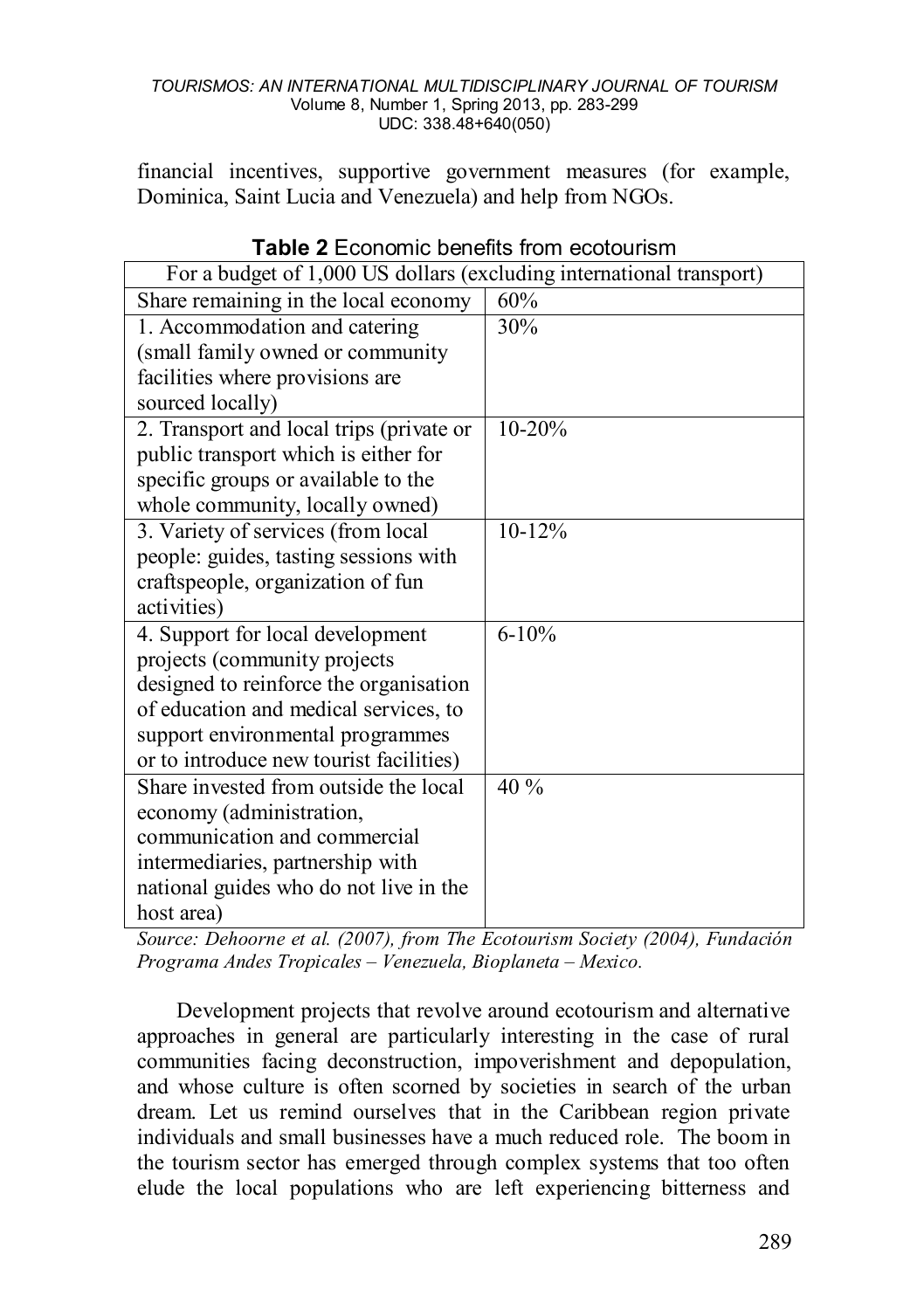impotence in the face of inflation, the dollarization of their economies and the privatisation of their living space. In this way, reflecting on the diversification of tourism interests and their positive impact on other natural and cultural resources is an issue which meets the real concerns of these countries. It is about seeing to what extent new endogenous development initiatives would better position tourism within the host territory, away from the shorelines and the enclosed resorts, and open to other 'treasures'.

If it is easy to agree on the theoretical principles behind ecotourism, the investigation into some examples of the Caribbean experience has enabled us to highlight the rationale complexity and some mainly economic and political issues which drive these strategies.

# **ECOTOURISM WITHIN DEVELOPMENT STRATEGIES IN CARIBBEAN TERRITORIES**

### **Territories that have the advantage of ecotourism**

Regional initiatives involving ecotourism place the emphasis on the wealth of natural resources, more notably, protected natural areas, especially those areas that are classed as being UNESCO world heritage sites, such as the *Morne Trois Pitons National Park* (Dominica), and the many national parks like the *Culebra National Wildlife Refuge* (Puerto Rico, 1909), the *J. Armando Bermúdez* and the *J. del Carmen Ramirez* parks (Dominican Republic), and the *Virgin Islands National Park* (US Virgin Islands). As stressed during the *First Caribbean Conference on Ecotourism*, organised by the *Caribbean Tourism Organisation* in 1991 at Belize City (cf. Figure 2), these spaces are fundamental in ensuring the success of ecotourism policies. This aspect of ecotourism is often very close to nature tourism where the notions of well being and local participation are not addressed.

Land given over to ecotourism is either interior, volcanic (northern Martinique, Basse-Terre Island at Guadeloupe), coastal though little used by resort tourism (particularly the volcanic islands and their black sandy beaches) or carefully preserved, for example, mangroves (cf. Table 3). Certain islands intend to profit from the new opportunities made available by their magnificent forests and wildlife.

Ecotourism experiences are still in their infancy, but some interesting endeavours need to be pointed out, for example, on Dominica where the focus has been on 'forest ecotourism' and on the Dutch island of Saba with its 'marine ecotourism'.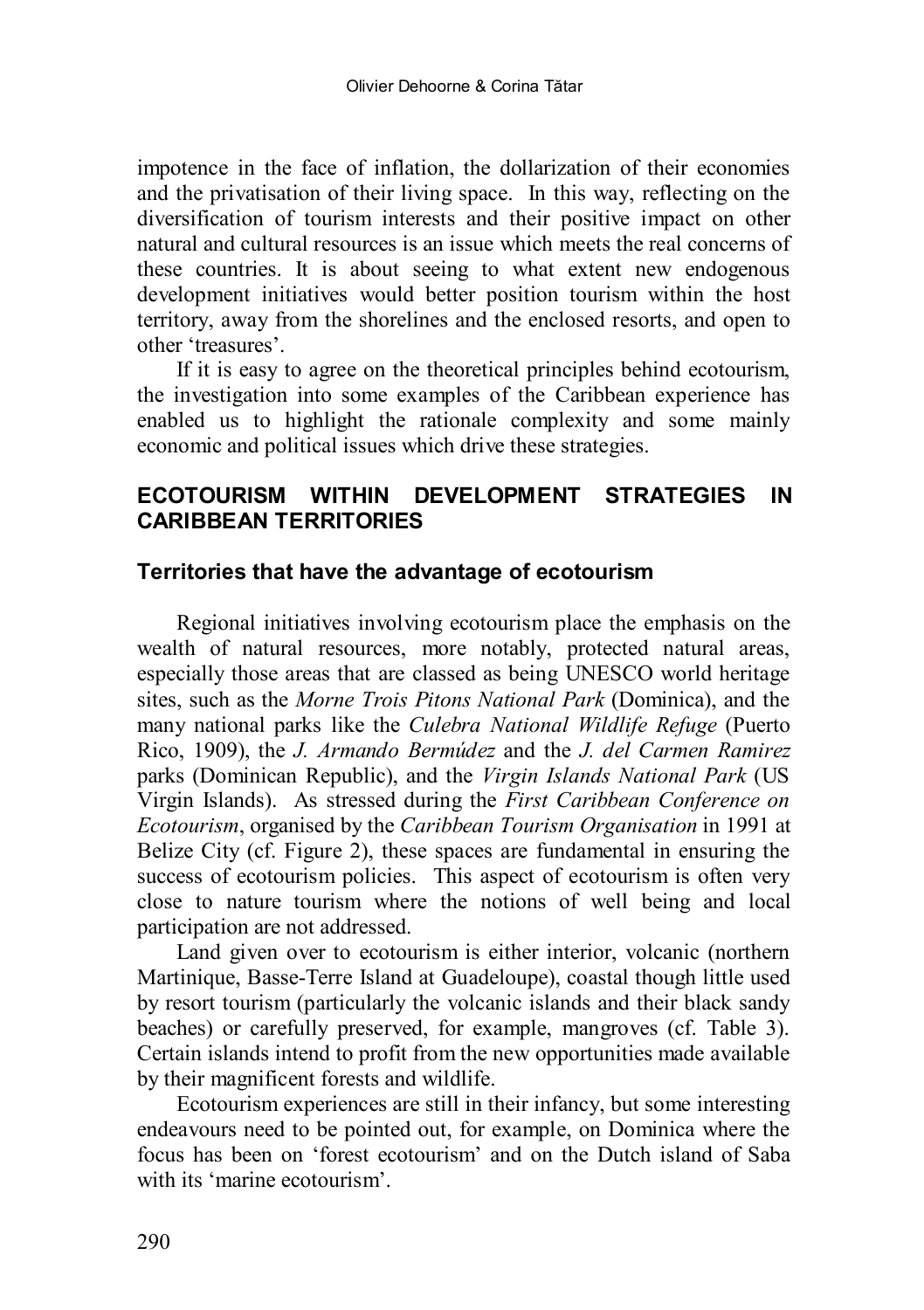| <b>TWO COMPOSED INTO A REPORT OF CONSUMING AND CONSUMING</b> |                                                                                                                                                                                |                                                                                                                                                          |
|--------------------------------------------------------------|--------------------------------------------------------------------------------------------------------------------------------------------------------------------------------|----------------------------------------------------------------------------------------------------------------------------------------------------------|
| Type of location                                             | Description                                                                                                                                                                    | Examples                                                                                                                                                 |
| Interior mountainous<br>areas                                | Sparsely populated area<br>with resources that are<br>naturally preserved                                                                                                      | Cordillera Central<br>(Dominican Rep.), El<br>Yunque (Puerto Rico)                                                                                       |
| Peripheral islands                                           | Small outlying and<br>isolated islands, state<br>dependent, limited<br>development for<br>tourism, capable of<br>being oriented towards<br>an exclusive alternative<br>tourism | Barbuda, Exuma Cays<br>and Great Inagua<br>(Bahamas), Tobago,<br>Saba and Bonaire,<br>Bird of Paradise Island<br>(Trinidad et Tobago),<br>the Grenadines |
| Non-exploited coastal<br>zones                               | Barely accessible<br>beaches, mangroves,<br>dunes, swamps, cliffs,<br>wealth of resources                                                                                      | Northern coasts of<br>Curaçao and Aruba,<br>south west Jamaica,<br>northern coast of<br>Trinidad, Paria<br>Peninsula (Venezuela)                         |
| Offshore reefs                                               | Diving sites with a<br>reputation for the<br>wealth of their marine<br>biodiversity, presence<br>of shipwrecks                                                                 | Cuban archipelago of<br>Los Colorados, Saba<br>Bahamas, Bonaire and<br>the Cayman Islands                                                                |

### **Table 3** Types of location given over to ecotourism activities

*Source: Dehoorne et al. (2007), from David B. Weaver (1994)* 

Dominica is situated between the French islands of Guadeloupe (to the north) and Martinique (to the south), and is the most mountainous of the Leeward Islands. There are fewer than 80,000 inhabitants over an area of  $754 \text{ km}^2$ . Running against the current of the dominant resort tourism model, Dominica intends to position itself as 'the island of 365 rivers' (as opposed to the Island of Antigua which is 'the island of 365 beaches'). Inland resources, i.e. mountains, forests and biodiversity, all fall under the umbrella of ecotourism.

Some decades earlier, the government of Dominica had unsuccessfully tried to develop a resort-style tourism, but on this volcanic island, the absence of white sandy beaches and the long rainy season did not encourage investment. The three 'handicaps' of yesteryear: the mountains, the rivers and the waterfalls, along with the significant forest cover are now favourably exploited as an opportunity for ecotourism.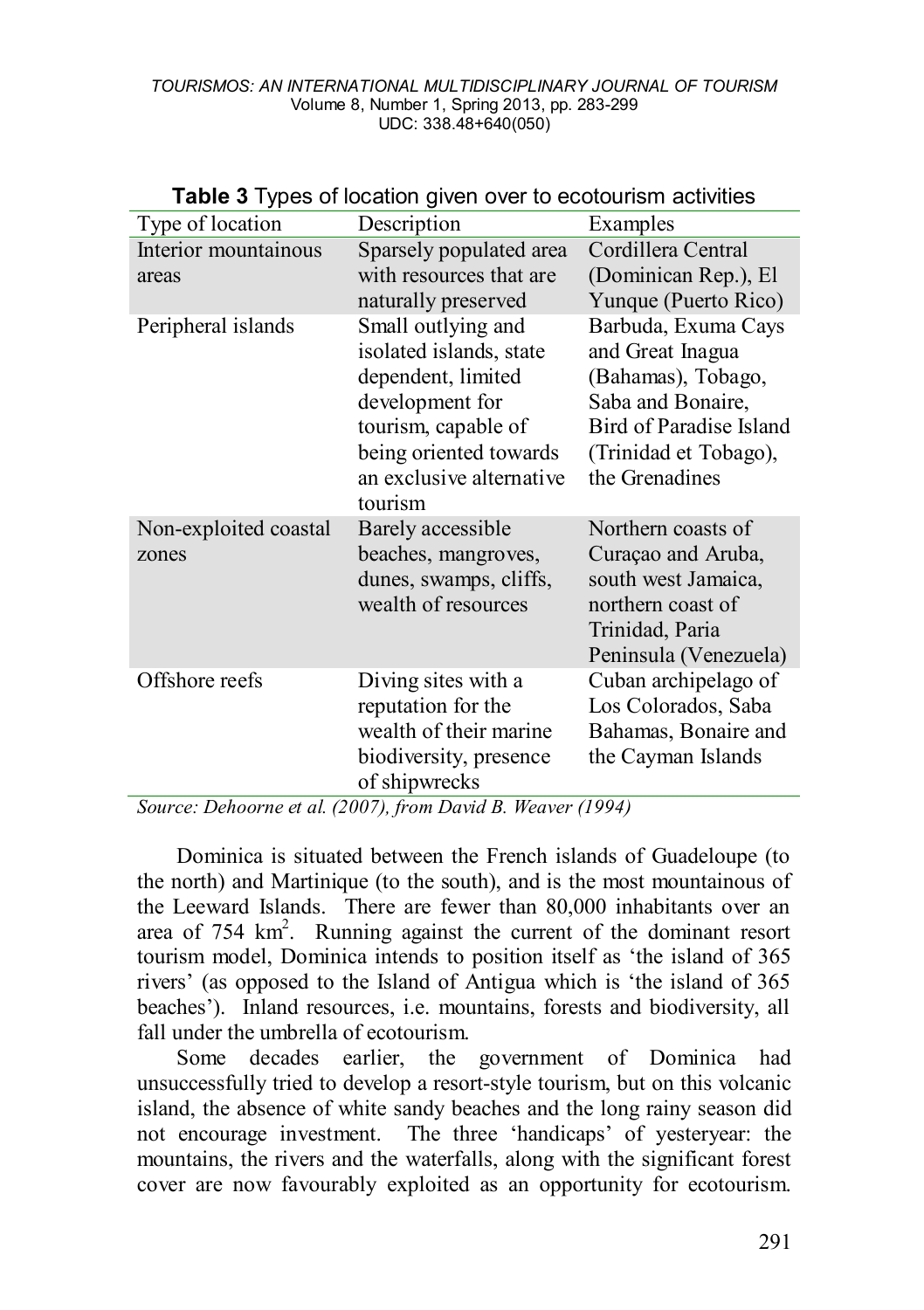The environment on this island sparsely populated and lacking noteworthy infrastructures is quite well protected. Dominica therefore makes a good case in persuading people to visit it and tourism campaigns insist on its virginal nature, the luxuriance of its forests (that cover  $62\%$ ) of the island), the smoking volcanoes, and the omnipresence of its rivers and waterfalls. Ecotourism relies on a network of nature parks, micro businesses and modest accommodation units (eco-lodge style) that are endorsed by the government.

Saba provides an example of a promising economic recovery by a protected island micro territory. This small island of  $8 \text{ km}^2$  is dominated by a dormant volcano, Mount Scenery (888 metres high), and is located 45 kilometres south of Saint Martin. The absence of beaches has limited the tourism growth for this islet which specializes in marine ecotourism and diving. The Marine Park on Saba surrounds the island (from the high water level to a depth of 60 metres) and is at the centre of the scheme. The Saba Conservation Foundation (private non-profit earning foundation) was set up in 1987 to coincide with the opening of the first protected area; it manages the spaces and counsels the authorities.



**Figure 2** Ecotourism and Protected Areas in the Caribbean Basin

The Marine Park at Saba counts around thirty of the best diving spots in the Lesser Antilles. A system of zoning divides the park into pleasure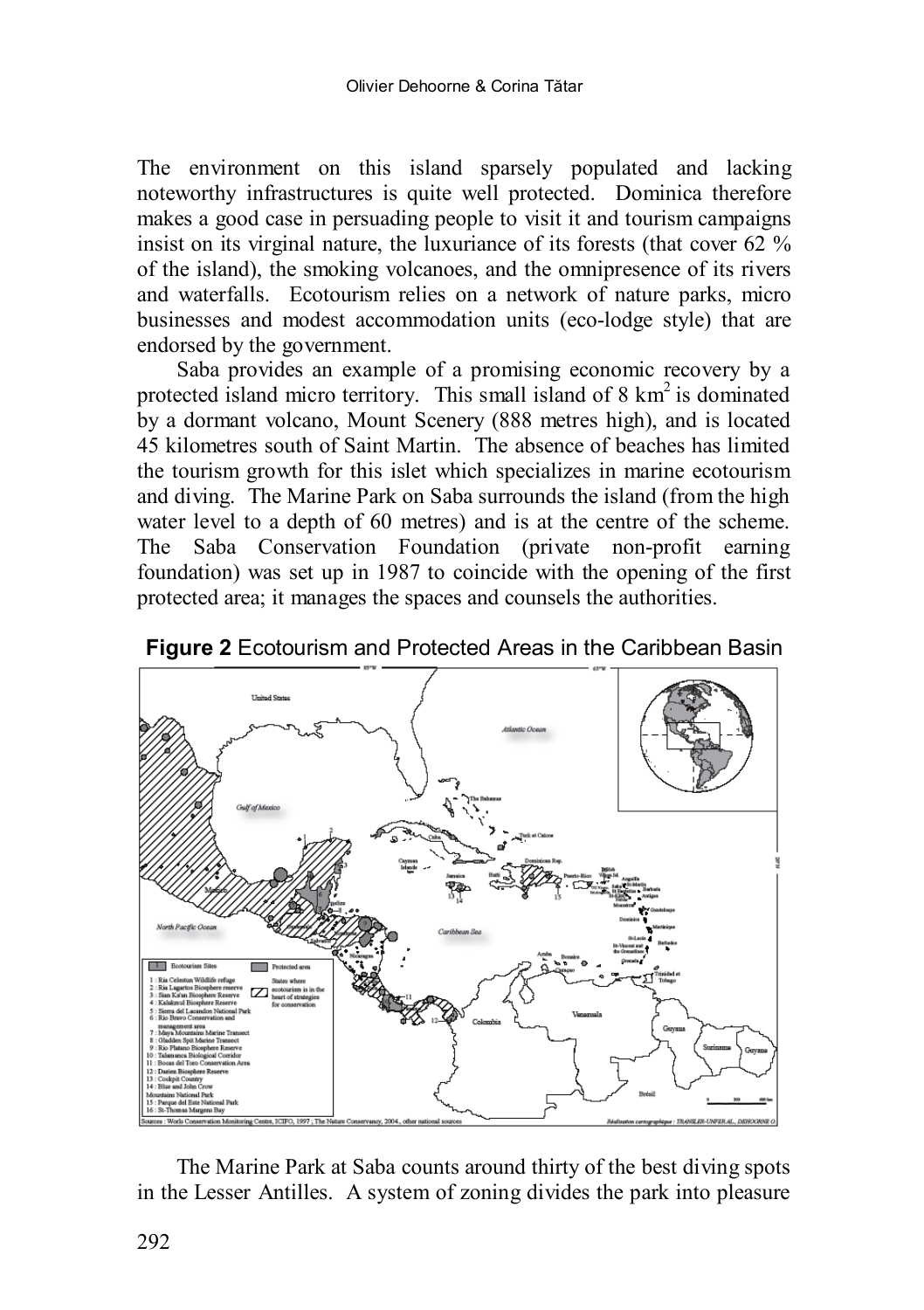and commercial zones, and a network of buoys (must be used for the purposes of mooring) facilitates the management of the diving areas and prevents the coral being damaged. It is one of the rare autonomous marine parks in the world, earning income from visitors and authorised diving companies which have to pay for the right of access; the sale of souvenirs and donations. The regulations oblige the diver to be accompanied by a certified professional (as required on the islands of Dominica and Saint Lucia) and the cost of a three day diving stint is from 250 to 300 euros. The island has one small airport with the only regular flights coming from Saint Martin (where the cost of 15 minutes of flying time is equivalent to 20 % of that for a transatlantic flight between Saint Martin and Europe). Saba is also accessible by boat, again from Saint Martin, in about thirty minutes. The island has some small scale accommodation units such as guest houses and eco-lodges; catamarans complete the accommodation.

# **Ecotourism: positioning and development strategies**

Several types of positioning can be identified within the current craze for ecotourism in the Caribbean. First we need to distinguish between two separate systems: one operated by less visited destinations which hope to impose their uniqueness (nature, conservation, authenticity) on the ecotourism market and thereby break into the world market, the other operated by mass tourism destinations that use ecotourism to diversify their offer and expand it across their territories.

The investigation should also focus on the issue of the site's accessibility; ecotourism can be used as a means to open up peripheral territories that have been isolated for a long time, and conversely, it can be used as a pretext to close off locations and retain them as a resource for a privileged clientele.

# *Ecotourism as a tourism development strategy*

For territories that are devoid of the classic threefold resources: white sand, palm trees and lagoons, ecotourism provides an opportunity to offer something original. Underdeveloped and under populated islands have opted for this alternative; the stigma of being underdeveloped can then be turned to their advantage (limited urbanisation and infrastructure, relatively well-protected natural spaces). Destinations like Panama and Dominica have now followed the approach which was begun by Coast Rica some decades earlier.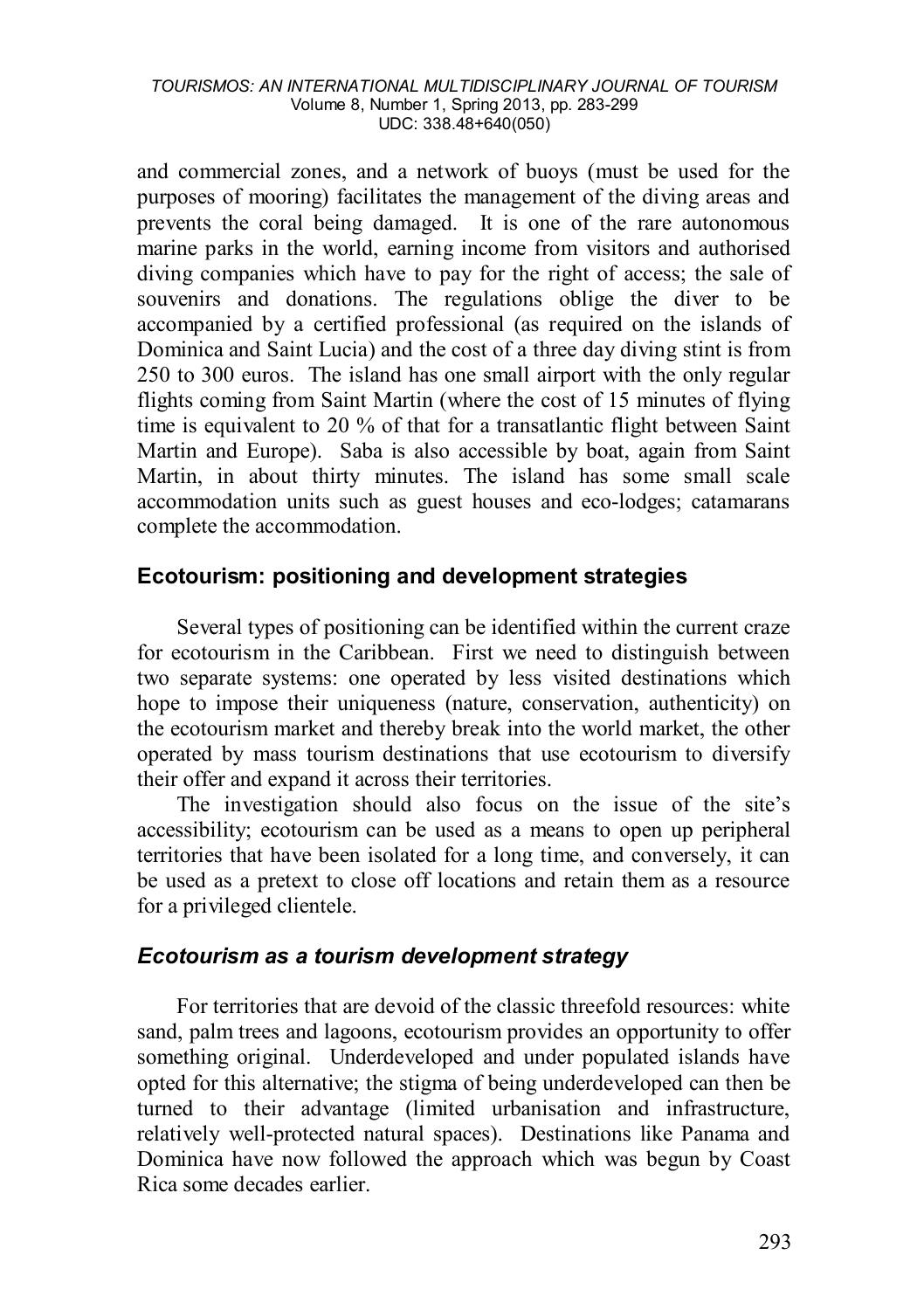Inevitably, the question of revenue becomes crucial. Even though ecotourism revenue generates substantial benefits for local people, the amount of revenue remains modest, if not insufficient. Thus, in Dominica ecotourism based on natural resources appears to be a perfectly adapted instrument to meet local needs and to initiate tourism development in the country, but when taking economic imperatives into account, authorities will be obliged to define their strategy from the following alternatives: either have an elite tourism for a small number of ecology conscious well-to-do clients or a mixed formula that combines mass tourism practices at certain coastal sectors (for example, from cruise ships) with more protective inland practices on certain sectors.

# *Ecotourism for economic recovery, free from mass tourism*

Faced with the progress of mass tourism, ecotourism strategies have served to restrict the use of locations that are endowed with the most popular attractions (smaller islands and their lagoons). Bearing in mind the huge vulnerability of these resources and the risk of disastrous consequences that an uncontrolled access to the wide public would bring, ecotourism is a key element in the debate for a regulated and payable access to a protected resource. This is evident in the example of the marine parks where new regulations have led to the gradual disappearance of traditional practices. Following Saba's experience, small territories are choosing to focus on specific activities, such as diving.

Limited access and often the absence of regular flights have meant that visits to certain locations can be restricted to those rich enough to own their own planes. Conserving resources and controlling the flows contribute jointly to the preservation of locations for an upmarket tourism, similar to that found on the smaller islands of Saint Vincent and the Grenadines (in the southern half of the Antilles arc) or on the coastal archipelagos in the Gulf of Honduras.

### *From ecotourism to mass tourism*

The dilemma for destinations like Dominica which opt for tourism development via ecotourism, means choosing between maintaining low level flows (whether wealthy clientele or not) and accepting greater numbers. The knock-on effects for the country's economy will not be the same. For example, Dominica has only two minor airports which offer small scale regional flights, and yet the inherent issues of building a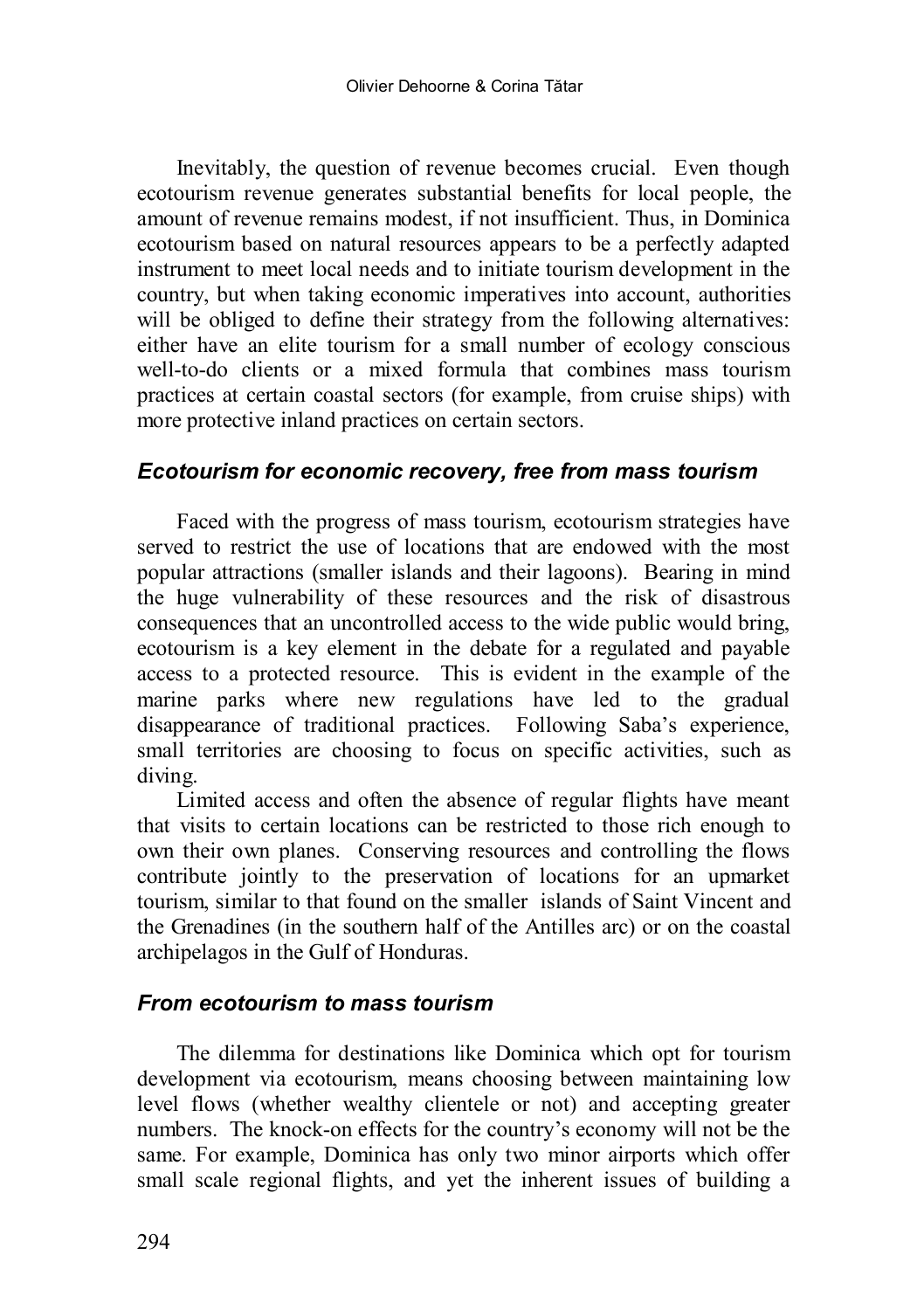proper international airport in the territory's overall development are fundamental for the future of this young nation.

This is how a gradual shift towards mass tourism has come about. Tourists' interests have been changing progressively: from inland nature parks to the coasts and the beaches (artificial if necessary), and activities have become more sport-oriented: 'tree top walks', mountain bike trails and trips on quads, 4x4s, etc. Ecotourism is moving away from its initial principles; it has entered the international tourism marketplace and as it becomes more lucrative, the more important private funding becomes. Organisations are officially moving from ecotourism to nature tourism or adventure tourism, but the 'ecotourism' labels have not been removed. The experience of Costa Rica illustrates this point entirely: the country received 1,453,000 international tourists in 2004 (compared to 435,000 in 1990) and more than 200,000 cruise ship passengers. Its ecotourism renown and its pioneering role have continued to earn it a certain reputation; the tourism sector is now the biggest source of foreign currency, making up more than 25 % of exports (Raymond 2007).

# *From mass tourism to the quest for diversification*

For those Caribbean destinations whose tourism relies on the traditional resources of tropical beaches, ecotourism has become unavoidable. It is about individualising what is on offer by giving it a unique flavour in an increasingly competitive world market where clichés of tropical tourism were popularized. The commitment to the environment is often superficial. Ecotourism is a simple strategy to adopt in diversifying the tourism offer. Initially the product is available as a one-day trip for a resort or cruise ship clientele, for example, on the Dominican Republic the *Punta Cana Resort and Club* created a natural reserve of 400 hectares within the perimeter of its coastal enclave. This reserve is in fact a 'study centre' that brings students to its own biodiversity laboratory and that has its own artificial reef for divers. In the same sector, the *Coral Canoa Beach Hotel and Spa* decided on a protection programme for iguanas.

When tourism has been well established on the coast, authorities go along with the idea of making ecotourism available further inland. The redistribution of flows meets the concerns about the economy and land use planning. So often this alternative tourism can play a part in underprivileged areas through local development projects that fight poverty. The larger Caribbean destinations (like the Dominican Republic,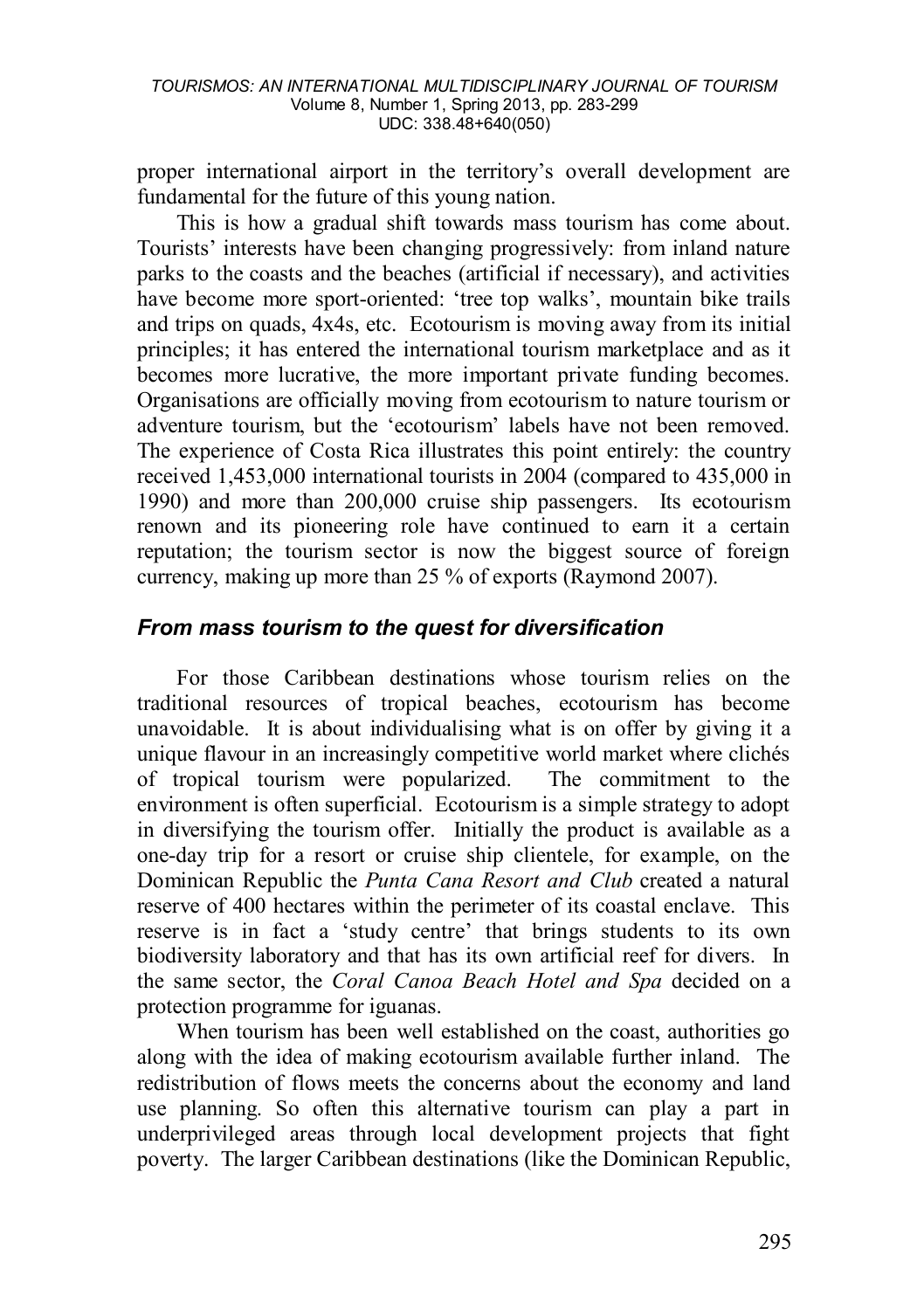Cuba and Jamaica) tackled this approach as have the smaller islands with a well developed resort tourism (Barbados, Guadeloupe, Saint Lucia).

# **CONCLUSION**

The rationale beyond ecotourism makes perfect sense in the Caribbean where a system of mass tourism imposed a rigid extraverted development. It is a question of driving new alternative approaches that are both complementary and original, and that are better integrated into the host milieus and societies, thereby actively involving local communities and maximising benefits. This can happen by way of ecotourism projects based on activities that are more appropriate and viable for the overall functioning of these societies, as much economically, as ecologically or politically (Hall and Lew, 1998; Weaver, 2001). However, when we take into account the financial limitations encountered by these programmes, the relationship between development and conservation is uneven, often leaning towards what is cost effective. Their stability then depends on the different public and private stakeholders being able to work jointly with the local communities; new projects are put together within an atmosphere of complex and unbalanced confrontations, and funded by international donors and NGOs.

In its conceptualisation, ecotourism acts as a basis for compromise between a well thought-out plan of access to resources and the sustainability of ecosystems; it also contributes to the development and to the well-being of the host society. The model is fragile and the local reasoning behind these strategies is uncertain: ecotourism can help countries move away from underdevelopment or it can also be used by policy makers as an excuse to close sites and therefore exclude certain population categories (local or tourist).

Resource problems are many in the Caribbean area where the potential of each island, large or small, has been assessed and future uses have been planned. Outside of simple ecotourism practices, as of now, the pivotal issue concerns the management of, the access to and the control of resources, especially vulnerable resources.

# **REFERENCES**

Breton, J.M. (2001). *L'écotourisme: un nouveau défi pour la Caraïbe?* Paris, Karthala.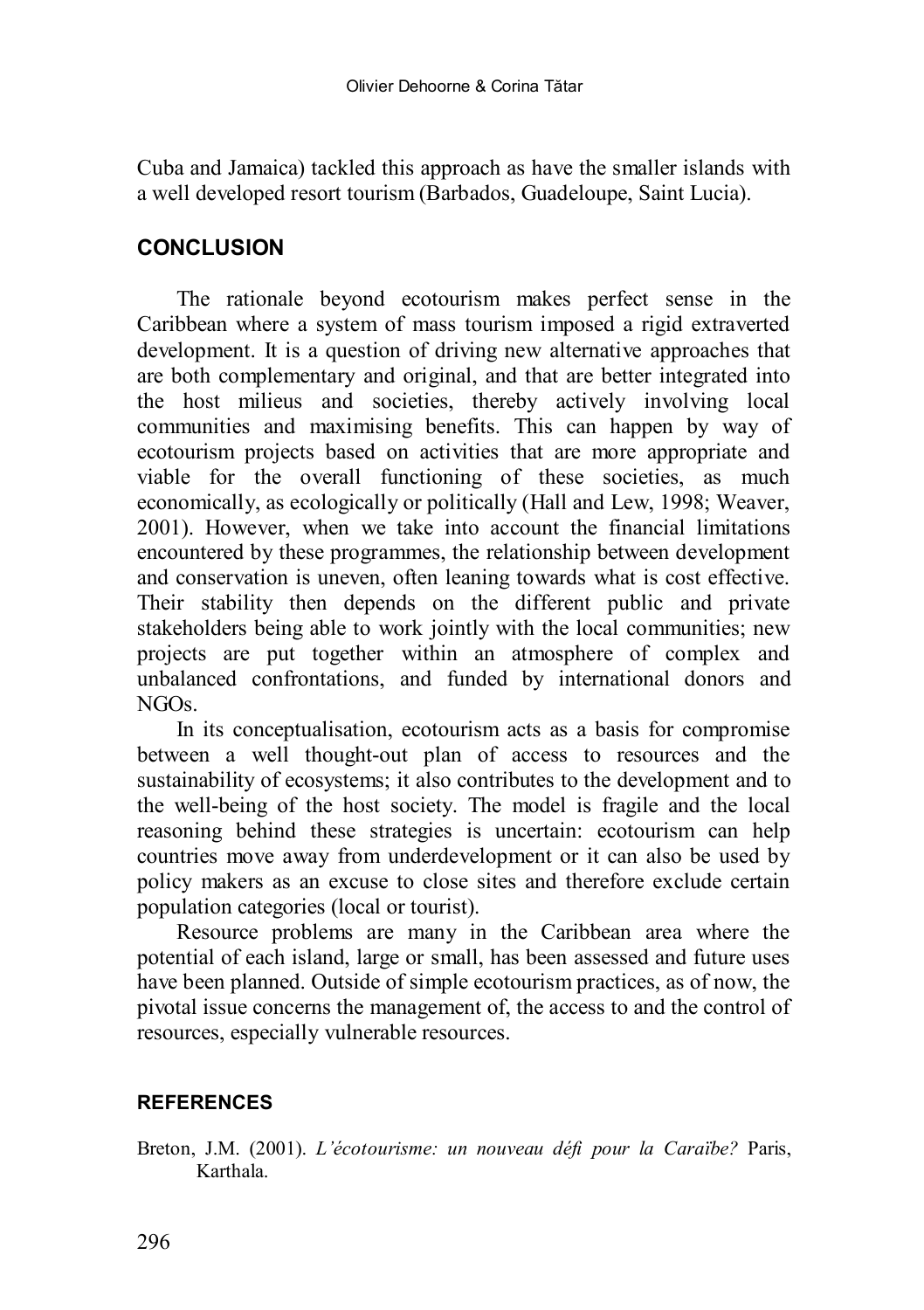- Brigulio, L., Archer, B., Jafari, J. & Wall, G. (1996). *Sustainable Tourism in Islands and Small States: issues and policies*. London, Pinter.
- Caribbean Tourism Organisation. (2002). *Caribbean Tourism Statistical Report*. St. Michael (Barbados), CTO.
- Daly, H.E. (1990). Sustainable growth: an impossibility theorem. *Development Journal of Society for International Development*, Vol. 3, No.4, pp.45-47.
- Dehoorne, O. (2006). L'avènement du tourisme de masse sous les tropiques. Eléments de réflexion sur les enjeux touristiques dans l'espace caribéen. *Etudes Caribéennes*, Vol. 4, pp.41-50.
- Dehoorne, O. (2007). Le tourisme dans les Caraïbes. Logiques régionales et enjeux environnementaux. *Téoros*, Vol. 5, pp.179-205.
- Dehoorne, O., Saffache, P. & Augier, D. (2007). Tourisme et écotourisme dans la Caraïbe. Eléments de réflexion sur les stratégies de développement. *Etudes Caribéennes*, Vol. 6, pp.27-47.
- Dodds, R. & Butler, R. (2010). Barriers to Implementing Sustainable Tourism Policy in Mass Tourism Destinations. *Tourismos: An International Multidisciplinary Journal of Tourism,* Vol. 5, No.1, pp.35-53.
- Duval, D.T. (2004). *Tourism in the Caribbean. Trends, development, prospects.* Routledge.
- Gerovassileiou, V., Koutsoubas, D., Sini, M. & Paikou, K. (2009). Marine Protected Areas & Diving Tourism in the Greek Seas: Practices and Perspectives, *Tourismos: An International Multidisciplinary Journal of Tourism,* Vol. 4, No.4, pp.181-197
- Goodland, R. (1992). The case that the world has reached its limits: more precisely that current throughput growth in the global economy cannot be sustained. *Population and Environment*, Vol. 13, No.3, pp.167-182.
- Hall, M.C. & Lew, A. (1998). *Sustainable Tourism, a Geographical Perspective,*  Haslow, Longman Edit.
- Island Resource Foundation. (1996). *Tourism and Coastal Resources Degradation in the Wider Caribbean*. St. Thomas (IVA), Island Resources Foundation.
- Karmakar, M. (2011), Ecotourism and Its Impact on the Regional Economy  $A$ Study of North Bengal (India). *Tourismos: An International Multidisciplinary Journal of Tourism,* Vol. 6, No.1, pp.251-270.
- Lockhart, D.G. & Drakakis-Smith, D. (1997). *Island Tourism: trends and prospects*. London, Pinter.
- López-Guzmán, T., Sánchez-Cañizares, S. & Pavón, P. (2011). Community-Based Tourism in Developing Countries: A Case Study. *Tourismos: An International Multidisciplinary Journal of Tourism,* Vol. 6, No.1, pp.69- 84.
- Murat, C. (2007). *L'écotourisme comme alternative touristique. Eléments de réflexions à partir de l'exemple dominicais*, thèse Master Droit-Economie, Université des Antilles et de la Guyane.
- Patullo, P. (1996). *Last Resorts: The Cost of Tourism in the Caribbean*. London, Cassell.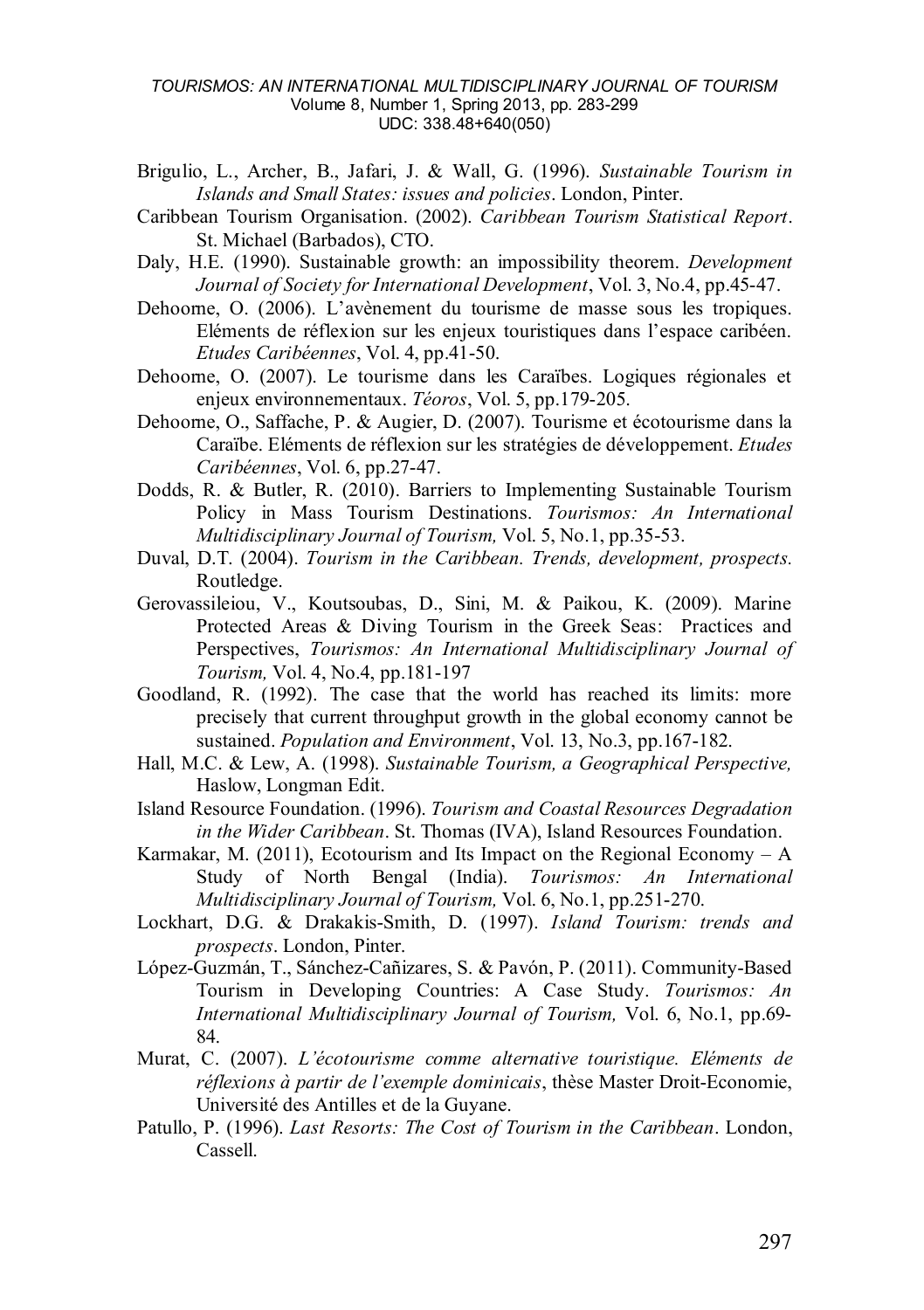- Raymond, N. (2007). Costa Rica: du petit pays « démocratique, sain et pacifique », au leader de l'écotourisme et de la protection de l'environnement. *Etudes caribéennes*, Vol. 6, pp.49-65.
- Saffache, P. (2000). Caractéristiques physiques, fonctionnements dynamiques et modalités de protection du littoral martiniquais. *Terres d'Amérique,* Vol. 3, pp.293-312.
- Sheller, M. (2003). *Consuming the Caribbean: From Arawaks to Zombies*. London and New York, Routledge.
- Spilanis I.P. & Karayiannis O.P. (2009). Tourism and Environment: Pressures of Tourism Related Construction Activity on the Natural Environment of Host Areas-Attempting a Survey in the Cyclades. *Tourismos: An International Multidisciplinary Journal of Tourism,* Vol. 4, No.4, pp.17- 34.
- Weaver, D.B. (1988). The Evolution of a 'Plantation' Tourism Landscape on the Caribbean Island of Antigua. *Tijdschrift voor Economische en Sociale Geografie,* Vol. 79, pp.313-319.
- Weaver, D.B. (2001). Ecotourism as Mass Tourism: Contradiction or Reality? *Cornell Hotel and Restaurant Administration Quarterly*, Vol. 42, No.2, pp.104-112
- Wilkinson, P.F. (1999). Caribbean cruise tourism: delusion? Illusion? *Tourism Geographies*, Vol. 1, No.3, pp.261-282.
- Wilkinson, P.F. (2004). Tourism policy and Planning in St. Lucia. In S. Gössling (EdS.) *Tourism and Development in Tropical Island* (pp. 88-120), Cheltenham (UK): Edward Elgar.
- World Tourism Organisation. (2003). *Sustainable development of Ecotourism. A Compilation of Good Practices in SMEs*, Madrid, WTO.
- World Tourism Organisation. (2005). *Americas*. Madrid, WTO.
- World Tourism Organisation. (2006). *Compendium of Tourism Statistics*, Madrid, OMT.
- World Travel and Tourism Council. (2001). *World Travel and Tourism Council, Year 2001. Tourism Satellite Accounting Research (Caribbean).* London, World Travel and Tourism Council.

*SUBMITTED: JUN 2012 REVISION SUBMITTED: NOV 2012 ACCEPTED: DEC 2012 REFEREED ANONYMOUSLY*

**Olivier Dehoorne** (olivier.dehoorne@martinique.univ-ag.fr) is a Professor within CEREGMIA (Centre d'Etude et de Recherche en Economie, Gestion, Modélisation et Informatique Appliquée) from the Université des Antilles et de la Guyane – Faculté de Droit et d'Economie